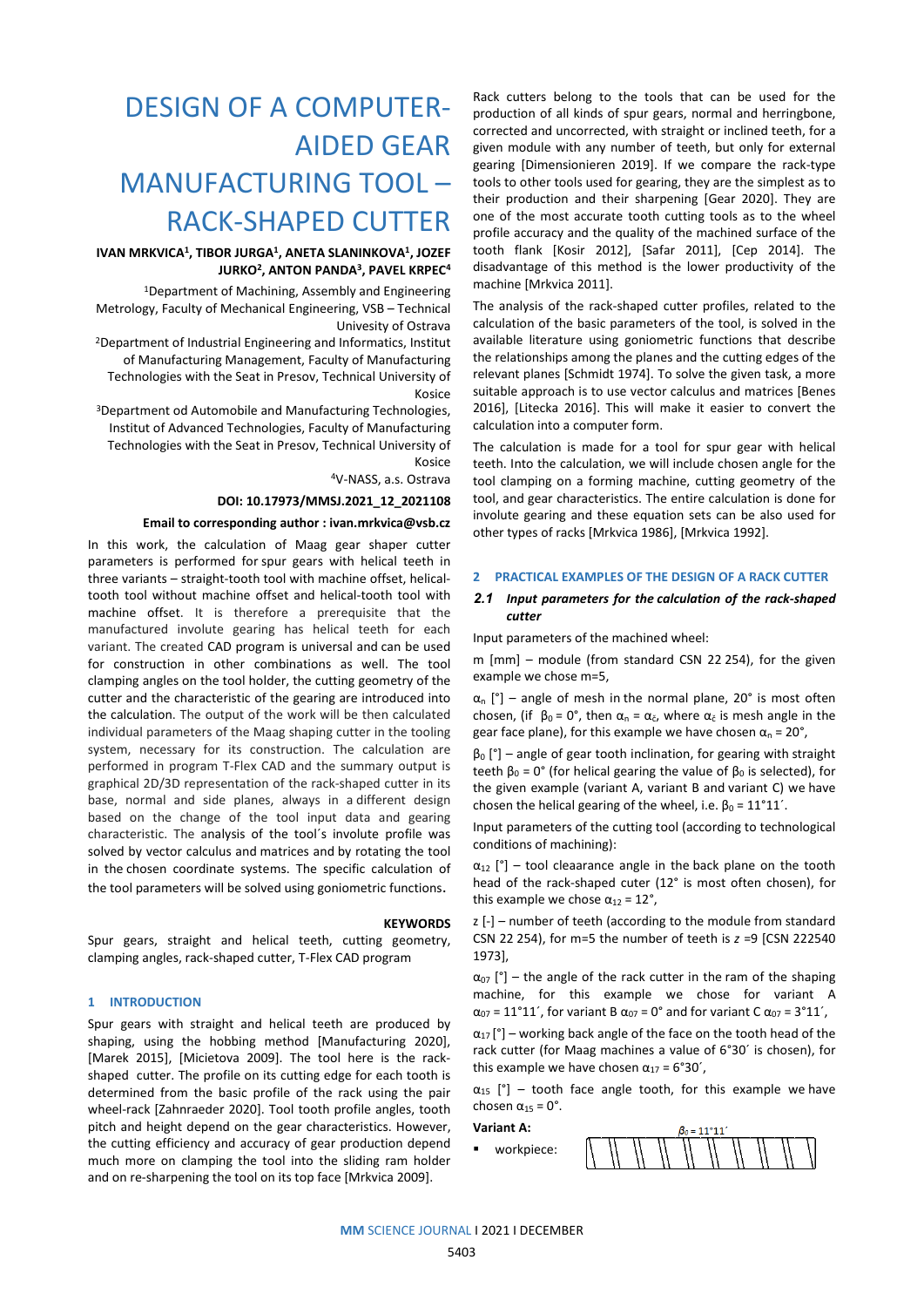clamping the tool in the shaping machine:



cutting tool (after the calculation):



**Variant B:**

 $β<sub>0</sub> = 11°11′$ ,  $α<sub>07</sub> = 0°$ ,  $α<sub>23</sub> = 11°7′59′′$ 

**Variant C:**

 $\beta_0 = 11^{\circ}11'$ ,  $\alpha_{07} = 3^{\circ}11'$ ,  $\alpha_{23} = 7^{\circ}57'49''$ 

*2.2 Calculated parameters for the design of the rack-shaped cutter*

**Mesh angle in the gear face plane**  $α<sub>č</sub>$ 



**Figure 1.** The face plane of the involute gear with the profile of the basic rack [Mrkvica 1986]

$$
tan\alpha_{\tilde{c}} = \frac{tan\alpha_n}{cos\beta_0} = \frac{tan20^\circ}{cos11^\circ 11^\circ} \Rightarrow \alpha_{\tilde{c}} = 20^\circ 21^\prime 20^{\prime\prime} \tag{1}
$$

The angle  $\alpha_{\tilde{c}}$  is the same for all three variants.

**Working back clearance angle on the tooth cutter head α<sup>27</sup>**

 $\alpha_{27}=\alpha_{12}-\alpha_{17}=12^{\circ}-6^{\circ}30^{\prime}=5^{\circ}30^{\prime}$ (2)

The angle  $\alpha_{27}$  is the same for all three variants.

**Angle of inclination of the tooth back to the setting of the grinding crandle (clearance angle in the back plane) α<sup>23</sup>** Variant A:

 $tan\alpha_{23\alpha} = cos(\alpha_{12} - \alpha_{17})$ .  $tan(\beta_0 - \alpha_{07\alpha}) =$  $cos\alpha_{27}$   $tan(\beta_0 - \alpha_{07a})$  $= \cos 5^\circ 30'$ .tan(11°11' – 11°11') = 0  $\Rightarrow \alpha_{23a} = 0^\circ$  (3)

Variant B:  $\alpha_{23b} = 11^{\circ}7'59''$ Variant C:  $\mathbf{g}_{22e} = 7^{\circ}57^{\prime}49^{\prime\prime}$ .

**Angle of rotation of the face from the ground plane α<sup>56</sup>** Variant A:

 $tan\alpha_{56a} = \frac{tan\alpha_{23a}}{cos\alpha_{12}} = \frac{tan0^{\circ}}{cos12^{\circ}} = 0 \Rightarrow \alpha_{56a} = 0^{\circ},$  $(4)$ 

Variant B:  $\alpha_{56b} = 11^{\circ}22^{\circ}31^{\circ}$ , Variant C:  $\alpha_{56c} = 8^{\circ}8^{\circ}21^{\circ}$ . **Substitution relationships** Variant A:  $(5)$  $-cos \alpha_{07a} \cdot cos \alpha_{56a} \cdot cos(\alpha_{12} + \alpha_{15}) = -0.959574156$ Variant B:  $a_b = -0.958933323$ , Variant C:  $a_e = -0.958974927$ . **Substitution parameter b:** Variant A:  $b_{\alpha} = sin\alpha_{07\alpha}$ , sin $\alpha_{22\alpha}$  sin $\alpha_{56\alpha}$ , sin $\alpha_{27}$ <br>-sin $\alpha_{07\alpha}$ , cos $\alpha_{22\alpha}$ , cos $\alpha_{56\alpha}$ , sin $(\alpha_{17} + \alpha_{15})$   $cos\alpha_{56a}$ . $cos\alpha_{67a}$ .  $sin\alpha_{23a}$ .  $sin(\alpha_{12} + \alpha_{15})$  $(6)$ Variant B:  $b_b = -0.039356668$ , Variant C:  $b_e = -0.034529362$ **Substitution parameter** *c***:** Variant A:  $c_{\alpha} = sin\alpha_{56\alpha} sin\alpha_{27} = sin0^{\circ}.sin5^{\circ}30' = 0$  (7) Variant B:  $c_h = 0.018904074$ , Variant C:  $c_e = 0.013569646$ **Substitution parameter** *d***:** Variant A:  $d_n = \cos \alpha_{22n}, \cos \alpha_{5kn}, \cos(\alpha_{17} + \alpha_{15})$  $+sin\alpha_{23\alpha}sin\alpha_{56\alpha}cos\alpha_{27}$  (8) Variant B:  $d_h = 0.993632454$ , Variant C:  $d_e = 0.993602975$ **Substitution parameter** *e***:** Variant A: (9)  $+cos\alpha_{23\alpha} . sin\alpha_{56\alpha} . cos\alpha_{27}$  $= 0.189710743$ Variant B:  $e_b = 0.192631741$ , Variant C:  $e_e = 0.19333756$ **Substitution parameter** *f***:** Variant A:  $f_{\alpha} = \sin \alpha_{07\alpha} \cdot \cos \alpha_{56\alpha} \cdot \sin \alpha_{23\alpha} \cdot \sin(\alpha_{12} + \alpha_{15})$  (10) +cosa<sub>07a</sub>.sina<sub>56a</sub>.sina<sub>23a</sub>.sina<sub>27</sub>  $-cos \alpha_{07\alpha}.cos \alpha_{23\alpha}.cos \alpha_{56\alpha}.sin(\alpha_{17}+\alpha_{15})$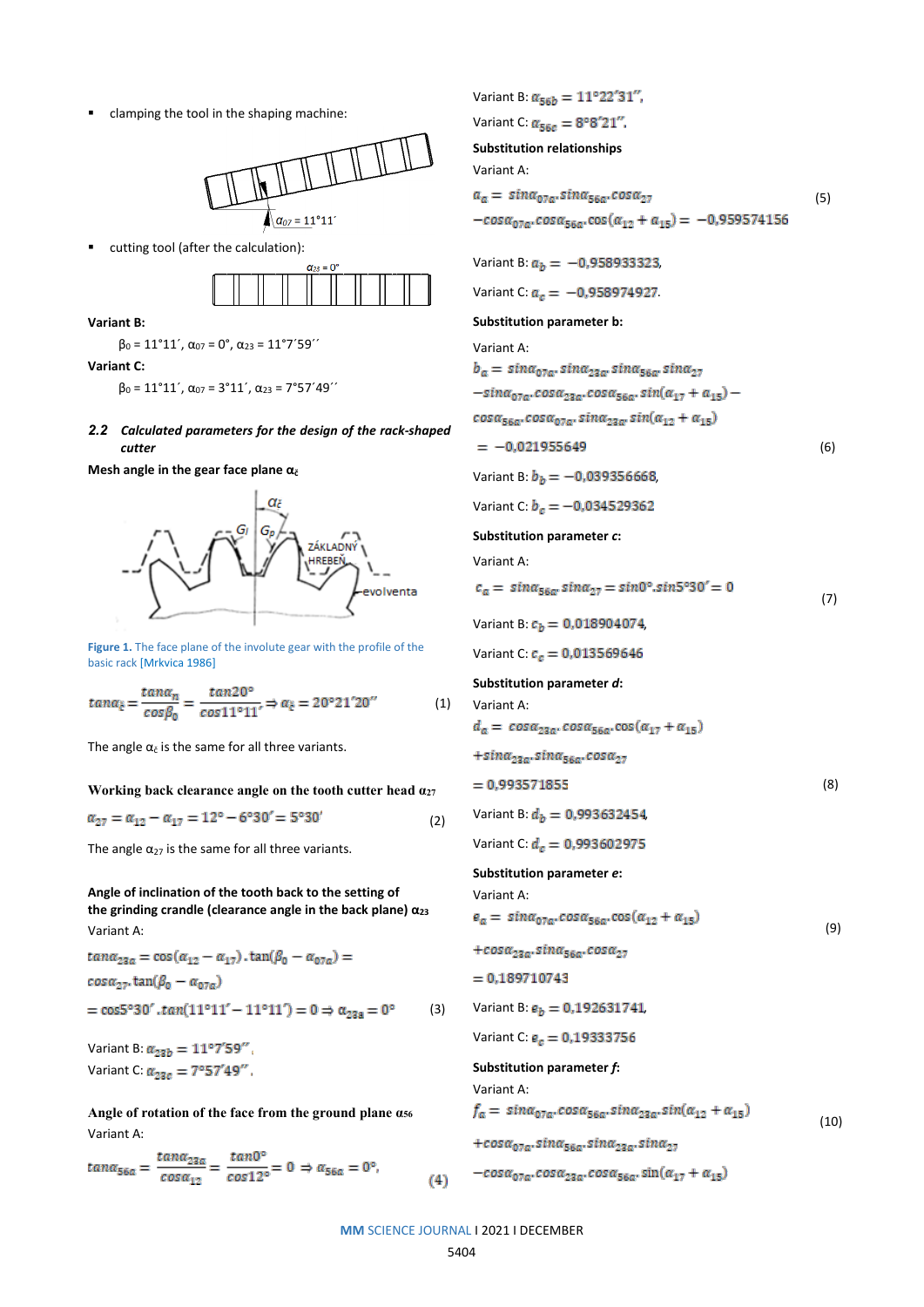## $=-0.111053667$

Variant B:  $f_b = -0.105240864$ ,

Variant C:  $f_c = -0.107350422$ 

**Angle of the tooth edge in the normal plane of the rack tool (Pn) – position of the right side α34P**



**Figure 2.** View of the normal (production) plane of the rack-shaped cutter [Mrkvica 1986]

Variant A:

$$
tan \alpha_{24Pa} = \frac{b_{\alpha} cos \beta_0 + d_{\alpha} \cdot tan \alpha_n - f_{\alpha} \cdot sin \beta_0}{c_{\alpha} tan \alpha_n - a_{\alpha} \cdot cos \beta_0 + e_{\alpha} \cdot sin \beta_0}
$$
(11)  

$$
\Rightarrow \alpha_{24Pa} = 20^{\circ} 17' 23''
$$

Variant B:  $\alpha_{\rm 34Pb} = 19^{\circ}13^{\circ}25^{\circ}$ ,

Variant C:  $\alpha_{\text{map}} = 19^{\circ}31^{\circ}18^{\circ}$ 

**Angle of the tooth edge in the normal plane of the rack tool (***Pn***)** 

**– position of the left side α34L**

Variant A:

$$
tan \alpha_{34La} = \frac{b_{\alpha} cos \beta_0 - d_{\alpha} tan \alpha_n - f_{\alpha} sin \beta_0}{c_{\alpha} tan \alpha_n + a_{\alpha} cos \beta_0 - e_{\alpha} sin \beta_0}
$$
\n
$$
\Rightarrow \alpha_{34La} = 20^{\circ} 17' 23''
$$
\n(12)

Variant B:  $a_{24Ih} = 21^{\circ}21^{\circ}40^{\circ}$ ,

Variant C:  $\alpha_{\text{gate}} = 21^{\circ}3^{\circ}18^{\circ}$ 

**Angle of the tooth edge in the base plane of the rack tool (***Pr***)**

**– position of the right side β<sup>P</sup>**



**Figure 3.** Angles of edges in the ground plane Pr [Mrkvica 1986] Variant A:

 $tan\beta_{Pa} = sin\alpha_{12} . tan\alpha_{23\alpha} + \frac{cos\alpha_{12}}{cos\alpha_{23\alpha}} . tan\alpha_{24Pa}$  (13)

 $\Rightarrow \beta_{\text{Pn}} = 19^{\circ}52^{\prime}53^{\prime\prime}$ Variant B:  $\beta_{\rm ph} = 21^{\circ}13'59''$ ,

Variant C:  $B_{\text{Bc}} = 20^{\circ} 46^{\circ} 11^{\circ}$ 

**Angle of the tooth edge in the base plane of the rack tool (***Pr***) – position of the left side β<sup>L</sup>**

Variant A:

$$
tan\beta_{La} = sin\alpha_{12} . tan\alpha_{23\alpha} - \frac{cos\alpha_{12}}{cos\alpha_{23\alpha}} . tan\alpha_{24La}
$$
  
\n
$$
\Rightarrow \beta_{La} = -19^{\circ}52'53''
$$
\n(14)

Variant B:  $\beta_{\bar{v}b} = -19^{\circ}14^{\circ}18^{\circ}$ ,

Variant C:  $\beta_{Le} = -19^{\circ}20^{\prime}53^{\prime\prime}$ 

**Height of the addendum in the face plane of the wheel haw**

$$
h_{aw} = \frac{m}{\cos \beta_0} + 0.25 \, \text{m} = 6.34678 \, \text{mm}
$$
\n
$$
\tag{15}
$$

Height of the addendum in the face plane of the wheel haw is the same for all three variants.

Tooth height in the face plane of the wheel h<sub>w</sub>

$$
h_w = 2 \cdot \frac{m}{\cos \beta_0} + 0.25 \cdot m + c_f = 12.54356 \text{mm}
$$
 (16)

Tooth height  $h_w$  in the face plane is the same for all three variants, where  $c_f$  – radial clearance at the heel determine it according to design considerations, for example according [19].

**Addendum height in the tool reference plane of the rackshaped cutter hawU**

$$
h_{awU} = \frac{h_{aw}}{\cos \alpha_{17}} = \frac{6.34678}{\cos 6°30'} = 6.38784 \text{mm}
$$
 (17)

Addendum height in the tool reference plane of the rackshaped cutter  $h_{awU}$  is the same for all three variants.

**Tooth height in the tool reference plane of the rack-shaped cutter hwu** 

$$
h_{WD} = \frac{h_W}{\cos \alpha_{17}} = \frac{12.54356}{\cos 6^{\circ} 30'} = 12.62471 \text{mm}
$$
\n(18)

Tooth height in the tool reference plane of the rack-shaped cutter  $h_{wU}$  is the same for all three variants.

# **Addendum height in the normal plane of the rack-shaped cutter hawN**

$$
h_{\text{avW}} = \frac{h_{\text{av}}}{\cos \alpha_{17}} \cdot \cos \alpha_{12} = 6.24825 \text{mm}
$$
\n
$$
\tag{19}
$$

Addendum height in the normal plane of the rack-shaped cutter h<sub>awN</sub> is the same for all three variants.

## **Tooth height in the normal plane of the rack-shaped cutter hwN**

$$
h_{\text{WN}} = \frac{h_{\text{W}}}{\cos \alpha_{17}} \cdot \cos \alpha_{12} = 12.34883 \text{mm} \tag{20}
$$

Tooth height in the normal plane of the rack-shaped cutter  $h_{wN}$ is the same for all three variants.

## Rack tool pitch in its tool reference plane t<sub>ow</sub>

$$
t_{\text{oNa}} = 2 \cdot \frac{\pi \cdot m}{4 \cdot \tan \alpha_n} \cdot \frac{\cos \alpha_{12}}{\cos \alpha_{17}} \cdot (\tan \alpha_{24P\alpha} + \tan \alpha_{24La})
$$
  
= 15,707865mm  
Variant B:  $t_{\text{oNb}} = 15,716305 \text{mm}$ , (21)

**MM** SCIENCE JOURNAL I 2021 I DECEMBER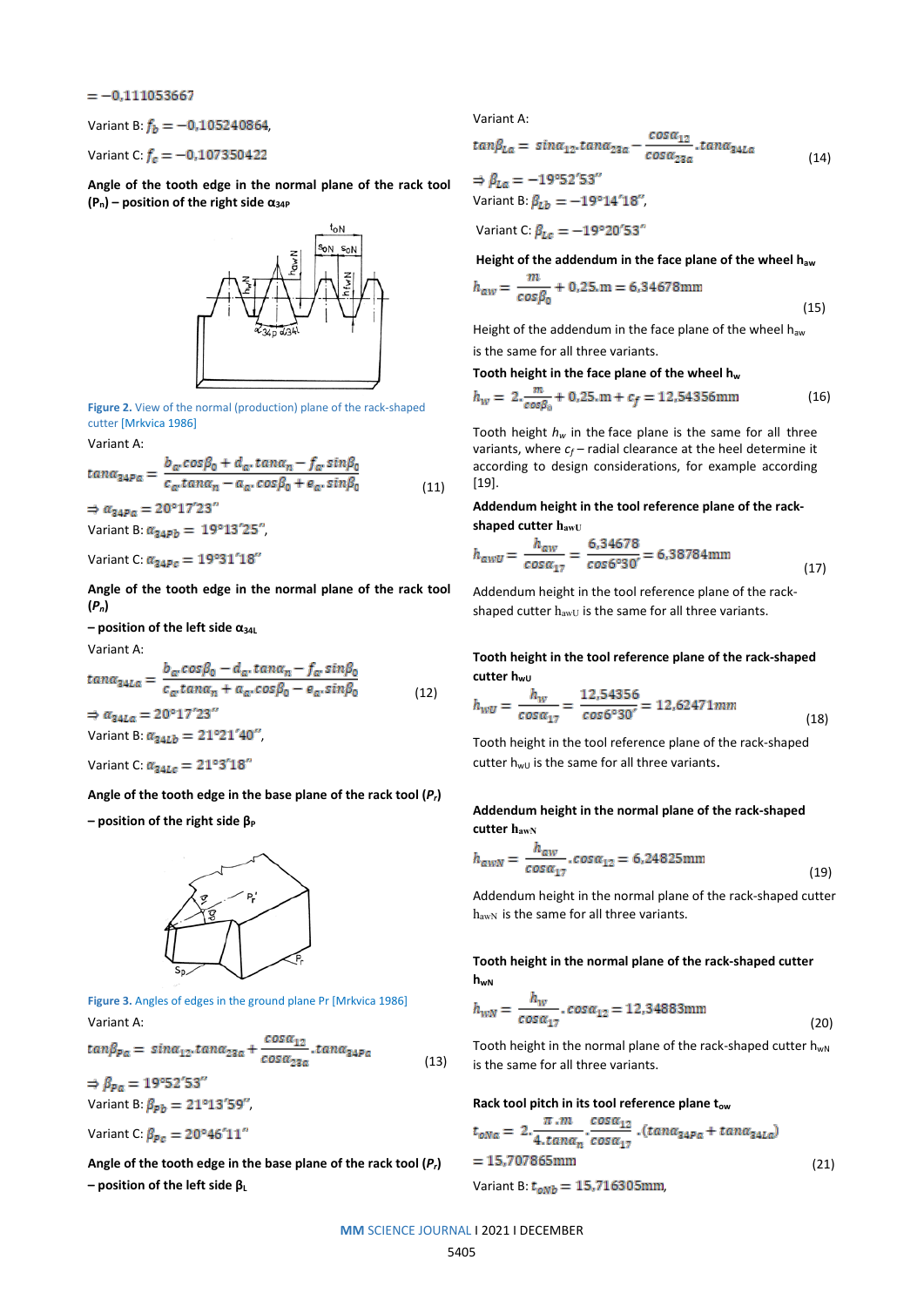Variant C:  $t_{\text{max}} = 15,709892 \text{mm}$ 

**Rack tool pitch in its normal plane ton** 

$$
t_{\text{on}} = 2. \frac{\pi \cdot m}{4. \tan \alpha_n} \cdot \frac{\cos \alpha_{12}}{\cos \alpha_{17}} \cdot (\tan \alpha_{24Pa} + \tan \alpha_{24La}) \tag{22}
$$

 $=15,707865$ mm

Variant B:  $t_{\text{ov}b} = 15,716305$ mm,

Variant C:  $t_{\text{one}} = 15,709892 \text{mm}$ 

## **3 THE RACK-SHAPED CUTTER CALCULATION IN PROGRAM T-FLEX CAD**

## *3.1 Creation of a program database*

Input parameters have been entered into the database to calculate output parameters – gearing module (m) ranging from 1 to 20mm, number of teeth of the tool (z), radial clearance at the heel of the rack-shaped cutter  $(c_f)$  and input dimensional parameters for the 2D/3D drawing of the tool itself, which have been taken from the standard ČSN 22 2540 – tool lenght  $I_w$  [mm], tool width b [mm] and tool thickness  $h_{uw}$  [mm]. The supporting input parameter from which the other input parameters were derived was the gearing module [CSN 222540 1973].

## *3.2 Creating of variable editor*

The editor is divided into 4 group fields – scale offset, tool, gearing, calculations. Both the values of the tool and gearing input parameters from the program database and other input parameters that were not defined in the program database were transferred into the tool and gearing group box. For the tool group these were the parameters  $\alpha_{12}$  [°],  $\alpha_{07}$  [°],  $\alpha_{17}$  [°] and  $\alpha_{15}$  [°]. For the gearing group these were the parameters  $\alpha_{n}$  [°], and  $β_0 [°]$  [Mrkvica 1986].

| Obráběné kolo                             |                             |                             |                             |   |    |   |   |              |  |  |  |
|-------------------------------------------|-----------------------------|-----------------------------|-----------------------------|---|----|---|---|--------------|--|--|--|
| Modul [m]                                 |                             |                             |                             |   |    |   |   |              |  |  |  |
| Ühel sklonu zubu [beta 0]                 | 11.18333                    |                             | 11                          | ۰ | 11 | ł | 0 | $\mathbf{r}$ |  |  |  |
| Záběrový úhel v normálové rovině [alfa_n] | 20                          |                             | 20                          | ٠ | 0  | × | 0 | $\mathbf{H}$ |  |  |  |
| Nástroj - vstupní údaje                   |                             |                             |                             |   |    |   |   |              |  |  |  |
| Počet zubů [z]                            | 0<br>Zadat počet zubů ručně |                             |                             |   |    |   |   |              |  |  |  |
| Délka nože liwi (mm)                      | 140                         |                             | 0<br>Zadat délku nože ručně |   |    |   |   |              |  |  |  |
| Šířka nože [b1] (mm)                      | 60                          |                             | 0<br>Zadat šířku nože ničně |   |    |   |   |              |  |  |  |
| Výška nože [Huw] (mm)                     | 20                          | 0<br>Zadat výšku nože ručně |                             |   |    |   |   |              |  |  |  |
| Úhel vyklonění nože [alfa 07]             | 11.18333                    |                             | 11                          | ٠ | 11 |   | O | ×            |  |  |  |
| Úhel hřbetu nože [alfa 12]                | 12                          |                             | 12                          | ۰ | O  | ٠ | O | $\mathbf{r}$ |  |  |  |
| Úhel čela zubu nástroje ľalfa 151         | 0                           |                             | n                           | ٠ | 0  | ٠ | 0 | m            |  |  |  |
| Pracovní úhel čela nástroje [alfa 17]     | 6.5                         |                             | ĥ                           | ٠ | 30 | ٠ | 0 | m            |  |  |  |

**Figure 4**. Input parameters of the group field of the machined wheel and the group field of the tool for the production of a straight-toothed tool with an offset in the slide of the shaping machine  $(\alpha_{07}=11^{\circ}11'0'')$ , with a tool cleaarance angle in the back plane on the tooth head of the rack- shaped cutter α<sup>12</sup> = 12° [Jurga 2020]

The editor has been set up so that input parameters can be pulled automatically from the program database or entered manually. Input parameters that were not from program database were entered manually in the variable editor or in a more user-friendly enviroment called nastavit externe **premenne\_modelu.** As these are in all cases angular measurements, the input parameter values are entered in the form **stupne\_minuty\_sekundy** – see Fig. 4. The decision to automatically convert input parameter values or to enter them manually was conditional on entering an individual condition for the parameters from the programme´s database.

For example, the expression **z\_rucne==0?z\_databaze:z\_rucne** from the group array gearing means, that if the value **z\_rucne**  equals 0, then value z is pulled from the program database. The determining programmed into the group field **calculations** and additional equations have been added for the graphical design of the tool. For example **int(z/2)\*2**, which means that we devide the number of teeth of the tool by 2 and then multiply by 2 to get the correct number of teeth.

#### *3.3 Creation of the tool model*

Consists of several steps:

- **ejection** (the area dimension of the tool has been changed to a volume dimension with a thickness of 20mm, depending on the gearing module or manual input f the tool thickness value) – see Fig. 5 and Fig. 6.
- **transformation of the tool back plane** based on the chosen tool clearance angle in the back plane on the tooth head of the rack-shaped cutter  $\alpha_{12} = 12^{\circ}$ , the plane of the back of the cutter is deflected at this angle from the ejection model – see Fig. 7.



**Figure 5**. Creation of the so-called 20mm thickness ejection according to CSN 22 2540 for a given module m=5mm, same strategy for a tool with straight or helical teeth



**Figure 6**. Display of the ejection strategy already on the finished tool with straight teeth for gear module m=5mm with number of teeth z=9. Ejection is also shown in this view the area of the tooth teeth, which are not counted in the area of the tool dimension during ejection



**Figure 7**. Deflection of the plane of the back at an angle  $\alpha_{12}$  = 12° from so-called extension model

• **boolean 1** – this strategy involves forming the sides of the teeth on the right side of the tool by pulling along the curve (for a tool with straight teeth in the top-down direction and for a tool with inclined teeth, pulling the curve of the side of the tooth twice from the centre upwards and from the centre downwards) and a distribution of the total number of teeth of the tool for the selected module m=5 according to a line array with the conditions of the number of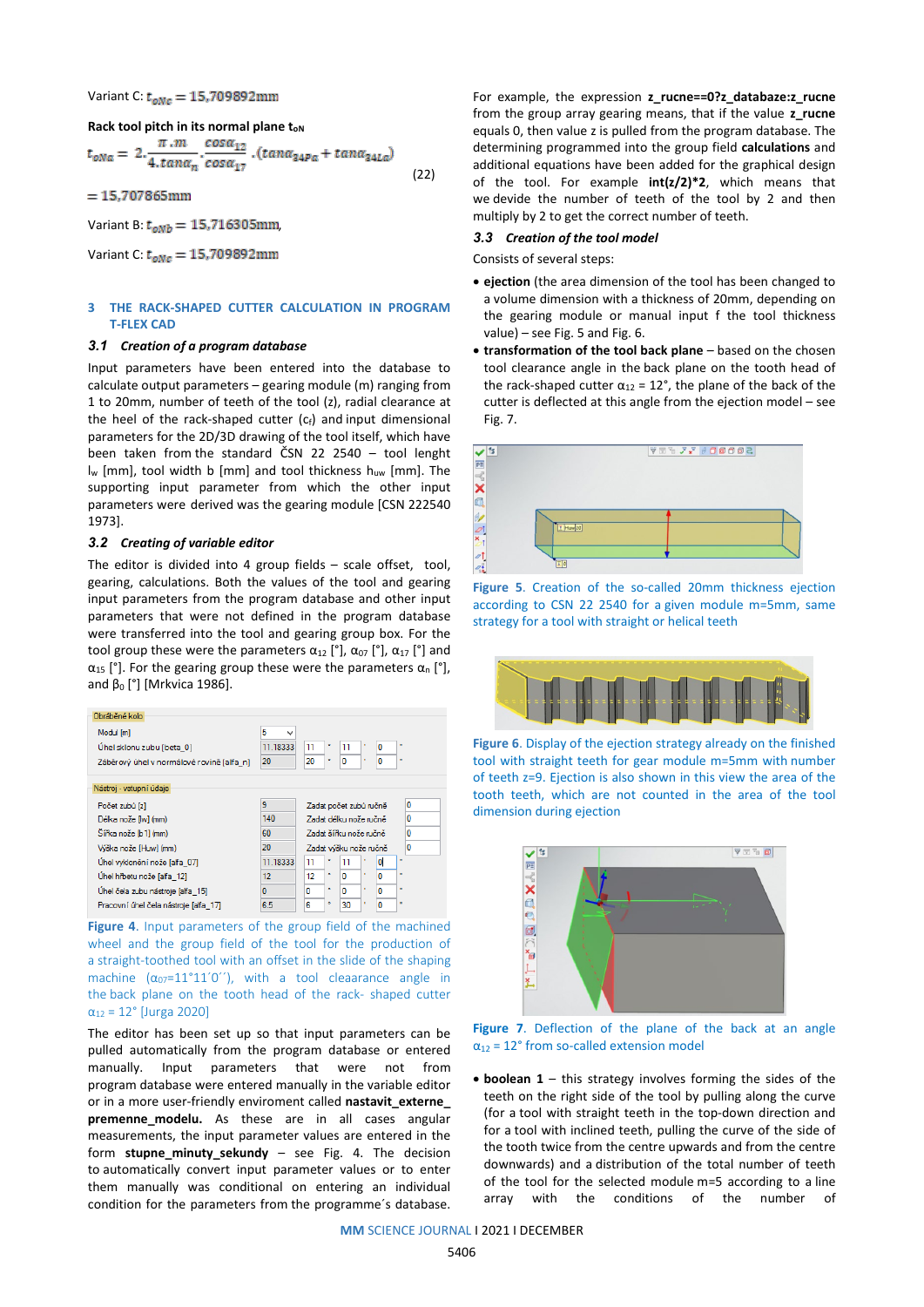**ParnaNeparna==z?z/2:z/2+0,5=5** (the number of teeth for the right side of the tool is  $9/2+0.5 = 5$ ) and pitch in the ground plane  $t_{ow}$  – see Fig. 8 and Fig. 9.



**Figure 8**. Creating the sides of the teeth on the right side of the tool by pulling along the curve for module m=5mm (total number of teeth of the tool z=9), where the tooth marked in green is the tooth common to the right and left



**Figure 9**. The strategy of forming the sides of a rack tool tooth with inclined teeth by pulling the curve of the sides of the rack tooth from the centre downwards with the rack tooth already formed in the direction from the centre upwards

• **boolean 2** – this strategy involves forming the sides of the teeth on the left side of the tool by pulling along the curve and dividing the total number of teeth of the tool for the module m=5 according to a linear array with the conditions of the number of **ParnaNeparna==z?z/2:z/2+0,5=5** (the number of teeth for the left side of the tool is therefore 9/2+0,5 = 5) and pitch in the ground plane  $t_{ow}$ .



**Figure 10**. Creating the sides of the teeth on the left side of the tool by pulling along the curve for the module m=5mm (total number of teeth of the tool z=9), where the tooth marked in green is the tooth common to the right and left side

The reason for introducing the boolen 1 and boolen 2 strategy was the find a methodology to appropriately distribute an odd number of tool teeth, in addition to forming the sides of the tool teeth, so that when creating a drawing it does not happen that, for example, for the selected module m=5, which has an odd number of teeth z=9 a tool with an even number of teeth is displayed on the drawing.

#### • **knocking down the edges of the tool body 1**



**Figure 11**. Knocking down of edges of 1 tool body with straight teeth

• **knocking down the edges of the tool body 2**



**Figure 12**. Knocking down of edges 2 tool body with straight teeth

*3.4 The output of the rack-shaped cutter program*

| Modul [m]                                                                                                                                                                                                          |                            |                                               |                                                    |           |                |                |                                                                                               | 5   | $\checkmark$ |                        |                             |          |                        |                             |   |       |                           |                |                |  |
|--------------------------------------------------------------------------------------------------------------------------------------------------------------------------------------------------------------------|----------------------------|-----------------------------------------------|----------------------------------------------------|-----------|----------------|----------------|-----------------------------------------------------------------------------------------------|-----|--------------|------------------------|-----------------------------|----------|------------------------|-----------------------------|---|-------|---------------------------|----------------|----------------|--|
| Úhelsklonu zubu (beta 01                                                                                                                                                                                           |                            |                                               |                                                    |           |                |                |                                                                                               |     | 11.18333     |                        | 11                          |          | 11                     |                             | n |       |                           |                |                |  |
| Záběrový úhel v normálové rovině [alfa_n]                                                                                                                                                                          |                            |                                               |                                                    |           |                |                |                                                                                               | 20  |              |                        | 20<br>ö                     | 0<br>'n  |                        |                             |   |       |                           |                |                |  |
| Nástroj - vstupní údaje                                                                                                                                                                                            |                            |                                               |                                                    |           |                |                |                                                                                               |     |              |                        |                             |          |                        |                             |   |       |                           |                |                |  |
| Počet zubů [z]                                                                                                                                                                                                     |                            |                                               |                                                    |           |                |                |                                                                                               | 9   |              |                        |                             |          | Zadat počet zubů ručně |                             |   |       | $\overline{0}$            |                |                |  |
| Délka nože liwl (mm)                                                                                                                                                                                               |                            |                                               |                                                    |           |                |                |                                                                                               |     | 140          |                        |                             |          |                        | 0<br>Zadat délku nože ručně |   |       |                           |                |                |  |
|                                                                                                                                                                                                                    | Šířka nože [b1] (mm)       |                                               |                                                    |           |                |                |                                                                                               | 60  |              |                        | Zadat šířku nože ničně<br>n |          |                        |                             |   |       |                           |                |                |  |
| Wška nože [Huw] (mm)                                                                                                                                                                                               |                            |                                               |                                                    |           |                |                | 20                                                                                            |     |              | Zadat výšku nože ručně |                             |          |                        |                             | n |       |                           |                |                |  |
| Úhel vyklonění nože ľalfa 071                                                                                                                                                                                      |                            |                                               |                                                    |           |                | 11.18333<br>11 |                                                                                               |     |              |                        | 11<br>'n                    |          |                        |                             |   |       |                           |                |                |  |
|                                                                                                                                                                                                                    | Úhel hřbetu nože [alfa 12] |                                               |                                                    |           | 12<br>12       |                |                                                                                               | ö   | $\Omega$     |                        | ¥                           | n        |                        |                             |   |       |                           |                |                |  |
| Úhel čela zubu nástroje [alfa 15]                                                                                                                                                                                  |                            |                                               |                                                    |           |                |                |                                                                                               | n   |              | n                      | ö                           | o        |                        | ٠                           | n |       |                           |                |                |  |
| Pracovní úhel čela nástroie ľalfa 171                                                                                                                                                                              |                            |                                               |                                                    |           |                |                |                                                                                               | 6.5 |              | 6                      | ۰                           |          | 30                     |                             | n |       | ٠                         |                |                |  |
| Výsledné hodnoty<br>$AB =$                                                                                                                                                                                         | $-0.959574$                |                                               | $b =$                                              |           | $-0.021956$    |                | $c = 0$                                                                                       |     |              |                        | $d =$                       |          | 0.993572               |                             |   | $e =$ | 0.189711                  | f =            | $-0.111054$    |  |
| beta P                                                                                                                                                                                                             | 19                         | ٠<br>٠                                        | 52                                                 | $\bullet$ | 54             |                | heta L                                                                                        |     | $-19$        | ٠<br>۰                 | 52                          | ×        | 54                     |                             |   |       |                           |                |                |  |
| alfa 34P                                                                                                                                                                                                           | 20                         |                                               | 17                                                 |           | 23             |                | alfa 34L                                                                                      |     | 20           | ٠                      | 17                          |          | 23                     |                             |   |       |                           |                |                |  |
|                                                                                                                                                                                                                    | $\overline{0}$             |                                               | $\overline{0}$                                     |           | $\overline{0}$ |                | alfa 27                                                                                       |     | 5            |                        | 30                          |          | $\overline{0}$         |                             |   |       | $\overline{0}$<br>alfa 56 | $\overline{0}$ | $\overline{0}$ |  |
|                                                                                                                                                                                                                    |                            |                                               |                                                    |           |                |                |                                                                                               |     |              |                        | 6.34678                     |          |                        |                             |   |       |                           |                |                |  |
|                                                                                                                                                                                                                    |                            | Wška hlavy zubu nože v čelní rovině lhwl (mm) |                                                    |           |                |                |                                                                                               |     |              |                        | 12 54355<br>6.387842        |          |                        |                             |   |       |                           |                |                |  |
|                                                                                                                                                                                                                    |                            |                                               | Wška hlavy zubu nože v základní rovině ľhawUl (mm) |           |                |                |                                                                                               |     |              |                        |                             | 12.62471 |                        |                             |   |       |                           |                |                |  |
|                                                                                                                                                                                                                    |                            |                                               |                                                    |           |                |                | Wška zubu nože v základní rovině [hwU] (mm)<br>Výška hlavy zubu v nomálové rovině ľhawNI (mm) |     |              |                        |                             |          |                        |                             |   |       |                           |                |                |  |
|                                                                                                                                                                                                                    |                            |                                               |                                                    |           |                |                |                                                                                               |     |              |                        |                             |          |                        |                             |   |       |                           |                |                |  |
|                                                                                                                                                                                                                    |                            |                                               |                                                    |           |                |                |                                                                                               |     |              |                        | 6.248252                    |          |                        |                             |   |       |                           |                |                |  |
|                                                                                                                                                                                                                    |                            |                                               |                                                    |           |                |                |                                                                                               |     |              |                        | 12.34883                    |          |                        |                             |   |       |                           |                |                |  |
| alfa 23<br>Výška hlavy zubu nože v čelní rovině [haw] (mm)<br>Výška zubu nože v normálové rovině lhwNl (mm)<br>Rozestup zubů nože v základní rovině ítowi (mm)<br>Rozestup zubů nože v normálové rovině (toN) (mm) |                            |                                               |                                                    |           |                |                |                                                                                               |     |              |                        | 15.70796<br>15.70796        |          |                        |                             |   |       |                           |                |                |  |

Automatická aktualizace

**Figure 13**. Program check summary table for a straight-tooth  $(\alpha_{23} = 0^{\circ})$  rack-shaped cutter tilted in the cutter slide at an angle of  $α_{07} = 11°11'$  for the selected module m=5mm [Jurga2020]

The numerical output of the program is a clear summary table (the way to the table **Parametre – Nastaviť externé premenné modelu)**, where we can find a summary of the input parameters for the tool ( $\alpha_{12}$ ,  $\alpha_{07}$ ,  $\alpha_{17}$ ,  $\alpha_{15}$ ), dimensional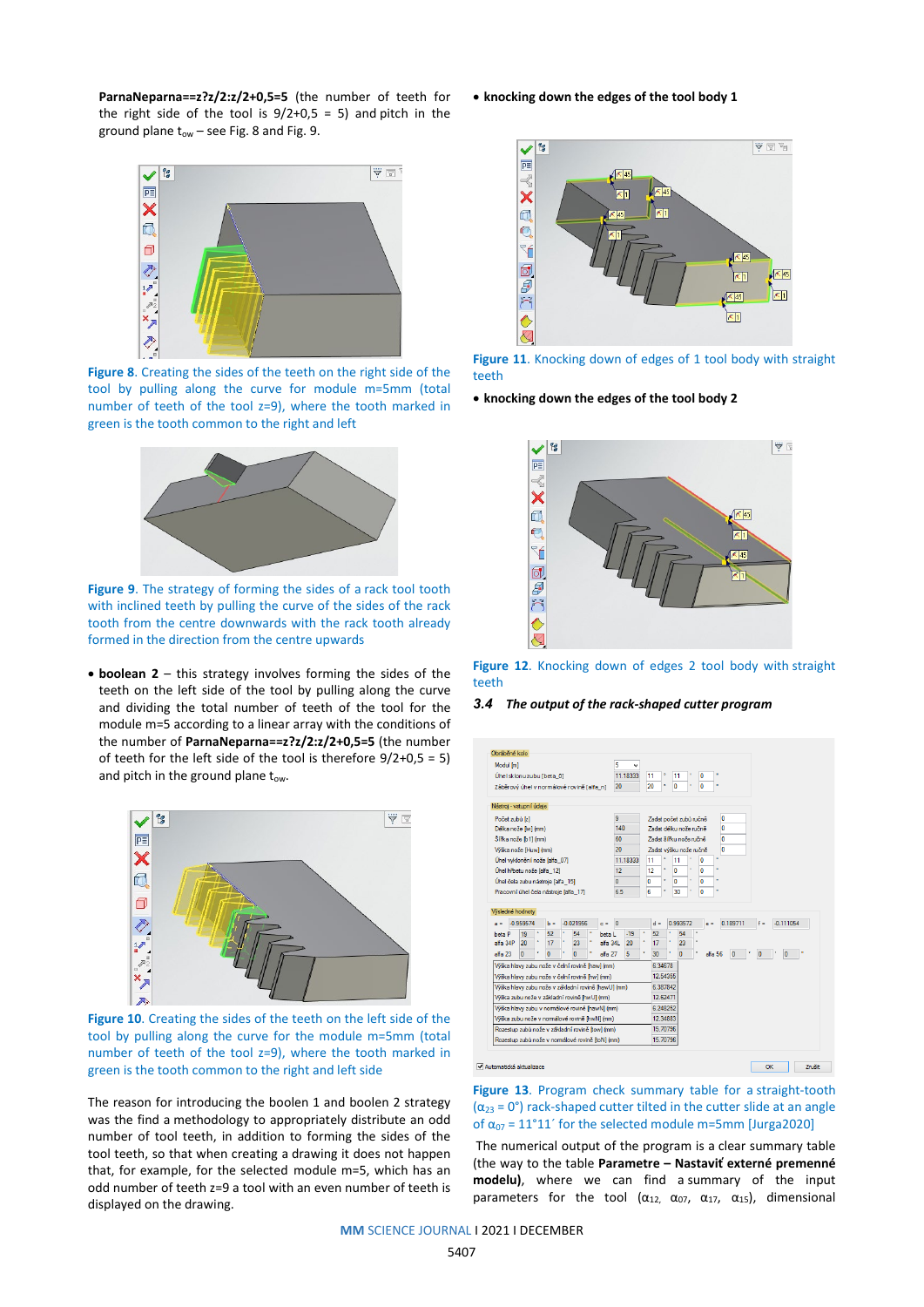charakteristics of the rack tool ( $I_w$ , b,  $h_{uw}$ ) and input parameters for gearing (m, z,  $β_0$ , α<sub>n</sub>). At the same time we can find the calculated parameters of the tool (*α27*–working clearance angle on the addendum,  $\alpha_{23}$ -angle of inclination of the back of the tooth to the setting of the grinding crandle,  $\alpha_{56}$ -angle of rotation of the face from the ground plane, *α34*-angle of the tooth edge in the normal plane of the rack cutter, for right side and left side position, β-angle of the tooth edge in the base plane of the tool, for right side and left side position,  $h_{aw}$ -height of the addendum in the face plane of the wheel,  $h_w$ -tooth height in the face plane,  $h_{awU}$ -height of the cutter tooth head in the ground plane,  $h_{wU}$ -tooth height in the tool reference plane, h<sub>awN</sub>-height of the tool tooth head in the normal plane,  $h_{wN}$ -tooth height in the normal plane,  $t_{ow}$ -rack tooth pitch in its tool reference,  $t_{on}$ -rack tool pitch in its normal plane and calculated gearing parameters ( $\alpha_{\tilde{c}}$ - mesh angle in the gear face plane).



**Figure 14**. Graphical 3D representation of a straight-toothed rack shaped cutter ( $\alpha_{23}$  = 0°) inclined in the cutter slide at angle  $\alpha_{07}$  = 11°11′ for a selected module m=5mm for the production of helical gearing with an inclination of the wheel teeth  $β<sub>0</sub> = 11°11'$ 

## **4 CONCLUSIONS**

Calculation procedure of a rack-shaped cutter for spur gearing with helical teeth, the analysis of the tool´s involute profile using vector calculations and matrices based on the tool´s rotation in the chosen coordinate systems has not been solved separately in this thesis due to its large scope [Mrkvica 1992]. The selected tool clamping angles on the tool holder were introduced into the calculation, tool cutting geometry and gearing characteristics too. The rack-shaped cutter was structurally designed so, that when clamped in the trimmer slide and moved in the direction of trimming, the blade of the cutter tooth formed an enveloping involute of the side of the wheel tooth. In chapter 2, a procedure for calculating the individual tool parameters required for the tool construction using goniometric functions was applied in three variations. The tool had to be able to procedure geometrically identical helical tooth gearing within the three variants, with a wheel tooth inclination angle of  $β<sub>0</sub> = 11°11'$ .

The first variant featured a straight-toothed tool that was clamped in the slide of the shaping machine at an angle  $\alpha_{07}$  = 11°11'. The second variant was a tool with helical teeth, which was clamped in the slide of the shaping machine at an angle  $\alpha_{07}$  = 0°. The third variant was a combination of the previous 2 variants, i.e. a tool with helical teeth, which was clamped in the slide of the shaping machine at an angle  $\alpha_{07} = 3^{\circ}11'$ .

As parth of the work, the size of the rack cutter back  $(\alpha_{\text{Bnt}})$ , which has a significant influence on the work of the tool itself, was also checked [Svec 1965]. Since the partial task was to decide which tool is the most favourable due to its blade, for use in machining, for the costs of production, control of wear and grinding under the condition of production of gearing with helical teeth as the best option seems to be the first option, i.e. a straight-toothed tool with a tilt in the slide of the shaping machine. Based on the parameters that entered into the calculation under all three options ( $\alpha_n$ =20°,  $\alpha_{27}$ =5°30´,  $\alpha_{17}$ =6°30´ a  $\alpha_{12}=12^{\circ}$ ) it can be seen that the angle  $(\alpha_{\text{Bnt}})$  is not large enough, therefore it would be desirable to adjust the sizes of the input parameters so that the size of the angle  $(\alpha_{\text{Bnt}})$  is greater than 2°, which has a major impact on the machining of particularly difficult to machine materials, steels with a tendency to galling [Svec 1970] .

The main part of the practical output of the thesis is a computer program programmed in the 3D CAD modeller T-Flex, where, on the basic of a change in the input data of the machined wheel (m [mm],  $\alpha_n$  [°],  $\beta_0$  [°]) and for the tool group these were the parameters  $\alpha_{12}$  [°],  $\alpha_{07}$  [°],  $\alpha_{17}$  [°],  $\alpha_{15}$  [°] and subsequently calculated tool parameters, it is possible to generate online a graphical drawing of the tool in 2D/3D view in its basic and normal planes. For each different variant, the program automatically generates a new tool with its new characteristics (dimensions, number of teeth, etc.). The same for both straight and helical tooth tools. The procedure for creating this computer program is described in chapter 3. This program in the T-Flex CAD modeler can be used directly by designers and technologists (interfacing with CAM) in practise, or it can be used for further practical training in the design of machine tools [Jurga 2020].

#### **ACKNOWLEDGMENTS**

The paper has been done in connection with project Innovative and additive manufacturing technology - new technological solutions for 3D printing of metals and composite materials, reg. no. CZ.02.1.01/0.0/0.0/17\_049/0008407 financed by Structural and Investment Founds of Europe Union and by project Students Grant Competition SP2021/100 financed by the Ministry of Education, Youth and Sports and Faculty of Mechanical Engineering VSB-TUO.

## **REFERENCES**

**[Benes 2016]** Benes, V. and Mrkvica, M. Cutting tools theory [in Czech]. Praha: CVUT Praha, 1990. ISBN 80-01-00265-9.

**[Cep 2014]** Cep R. et al. Surface Roughness after Machining and Influence of Feed Rate on Process. Precision Machining VII, 2014, vol. 581, pp. 341-344. ISSN 1013-9826.

**[CSN 222540 1973]** CSN 22 2540. Rack-type shaped cutter for involut gear [in Czech]. Praha: Cesky normalizacni institut, 1973.

**[Dimensionieren 2019]** Dimensionieren II: Verzahnungen [in German]. [online]. Zurich: Institut für Werkzeugmaschinen und Fertigung, 2019 [cit.2020-04-13]. Avialable from: [http://n.ethz.ch/~webemarc/download/4.%20semester/Dimen](http://n.ethz.ch/%7Ewebemarc/download/4.%20semester/Dimensionieren%20II/Vorlesungsfolien/Zahnradgetriebe.pdf) [sionieren%20II/Vorlesungsfolien/Zahnradgetriebe.pdf](http://n.ethz.ch/%7Ewebemarc/download/4.%20semester/Dimensionieren%20II/Vorlesungsfolien/Zahnradgetriebe.pdf)

**[Gear 2020]** Gear generation and finishing operations [online]. [cit.2020-01-12]. Avialable from: <http://www.ignou.ac.in/upload/gear.pdf>

**[Jurga 2020]** Jurga, T. Cutting Tool Design for Gear Production with Computer Support [in Slovak]. Master Thesis. Ostrava: VSB – Technical University of Ostrava, Faculty of Mechanical Engineering, Department of Machining, Assembly and Engineering Metrology, 2020.

**[Kosir 2012]** Kosir, T. Technology of spur gear production. [in Czech]. Bachelor thessis. Brno: Brno University of Technology, Faculty of Mechanical Engineering, 2012.